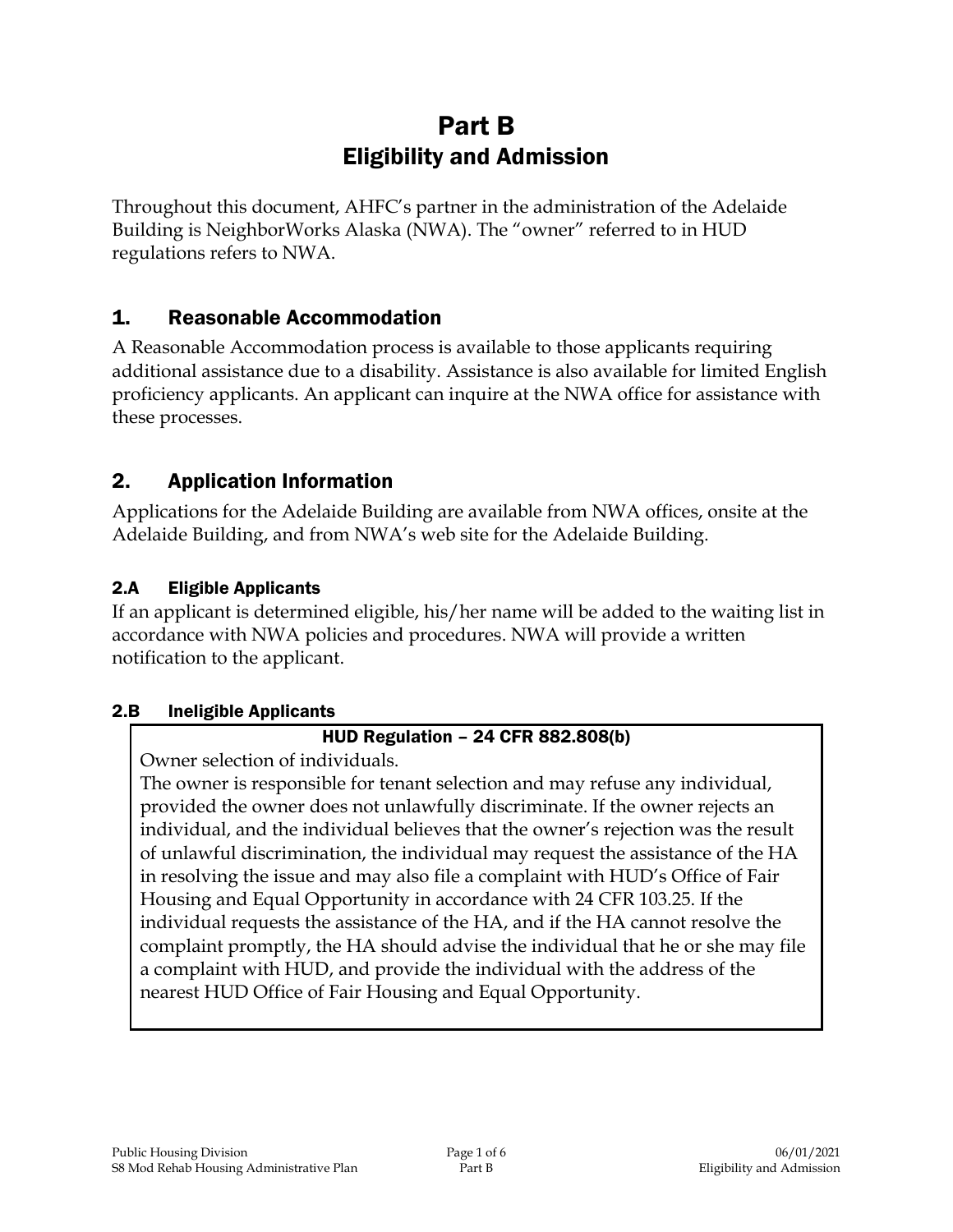## AHFC Policy

Applicants determined ineligible will receive a written notification. The written notification will provide the applicant with their right to appeal the decision. See the Applicant Informal Review Process exhibit.

## 3. Waiting List Management

## HUD Regulation – 24 CFR 882.513(b)

Waiting list. The PHA must maintain a waiting list for applicants for the Moderate Rehabilitation Program. This requirement may be met through the use of waiting lists for other subsidized housing programs such as the Existing Housing Program.

#### AHFC Policy

Under its agreement with NWA, NWA maintains the waiting list for the Adelaide Building.

## 3.A Money Owed to AHFC

For individuals that owe money to AHFC due to prior program participation, they may be accepted on a waiting list. AHFC must be paid in full prior to an offer of admission.

## 4. Eligibility Criteria

## HUD Regulation – 24 CFR 882.514(a)

Initial determination of family eligibility.

(1) The PHA is responsible for receipt and review of applications, and determination of family eligibility for participation in accordance with HUD regulations (see 24 CFR parts 5, 750 and 760). The PHA is responsible for verifying the sources and amount of the family's income and other information necessary for determining income eligibility and the amount of the assistance payments.

## AHFC Policy

- 1. Family see the Qualify as a Family exhibit
- 2. Income see the Meet Income Eligibility Requirements exhibit
- 3. Citizenship see the Meet Citizenship Requirements exhibit
- 4. Screening see the Meet Screening Criteria exhibit
- 5. AHFC is responsible for quality assurance functions related to waiting list management and family eligibility.
- 6. Eligible families are forwarded to AHFC by NWA for creation and transmission of a HUD-50058.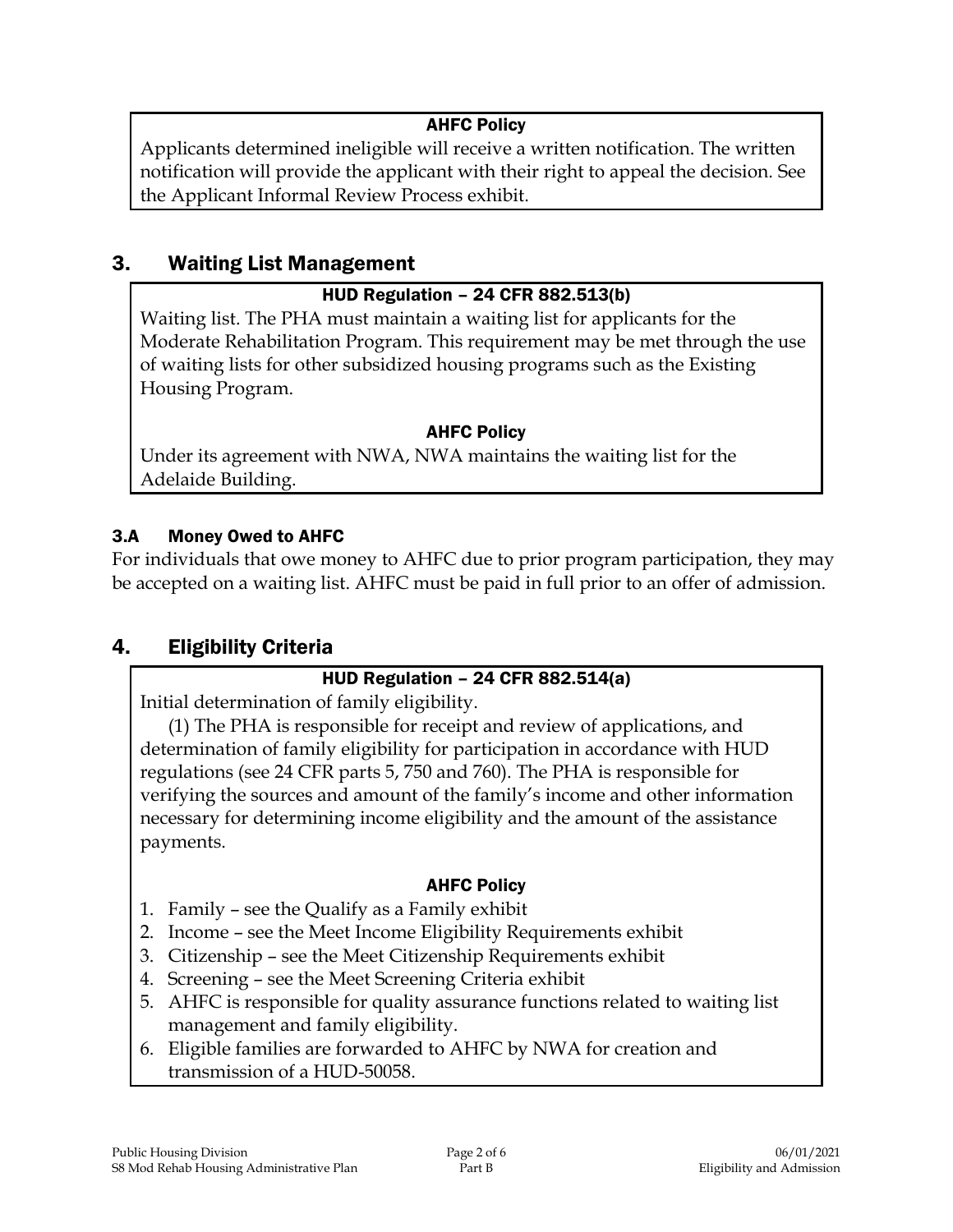## 4.A Screening

See the Screening exhibit.

#### 4.B Initial Eligibility Interview

The Initial Examination Process is conducted under NWA policies and procedures.

#### 4.C Offer of Assistance

#### HUD Regulation – 24 CFR 882.514(b)

Selection of Families for participation. When vacancies occur, the PHA will refer to the Owner one or more appropriate size Families on its waiting list. The PHA must select Families for participation in accordance with the provisions of the Program and in accordance with the PHA's application, including any PHA requirement or preferences as approved by HUD. The PHA must select Families eligible for housing assistance payments currently residing in units that are designated for rehabilitation under the Program without requiring that these Families be placed on the waiting list. Notwithstanding the fact that the PHA may not be accepting additional applications for participation because of the length of the waiting list, the PHA may not refuse to place an applicant on the waiting list if the applicant is otherwise eligible for participation and claims that he or she qualifies for a Federal preference as provided in 24 CFR part 5, unless the PHA determines, on the basis of the number of applicants who are already on the waiting list and who claim a Federal preference, and the anticipated number of admissions under this part, that—

(1) There is an adequate pool of applicants who are likely to qualify for a Federal preference and

(2) It is unlikely that, on the basis of the PHA's system for applying the Federal preferences, the preference or preferences that the applicant claims, and the preferences claimed by applicants on the waiting list, the applicant would qualify for assistance before other applicants on the waiting list.

#### AHFC Policy

NWA maintains the waiting list, selects applicants for admission, performs eligibility functions, and makes the offer of assistance. AHFC performs quality assurance checks on these functions.

#### 4.D Denial of Assistance

## HUD Regulation – 24 CFR 882.514(c)

Owner selection of Families.

Since the Owner is responsible for tenant selection, the Owner may refuse any family, provided that the Owner does not unlawfully discriminate. However, the owner must not deny program assistance or admission to an applicant based on the fact that the applicant is or has been a victim of domestic violence, dating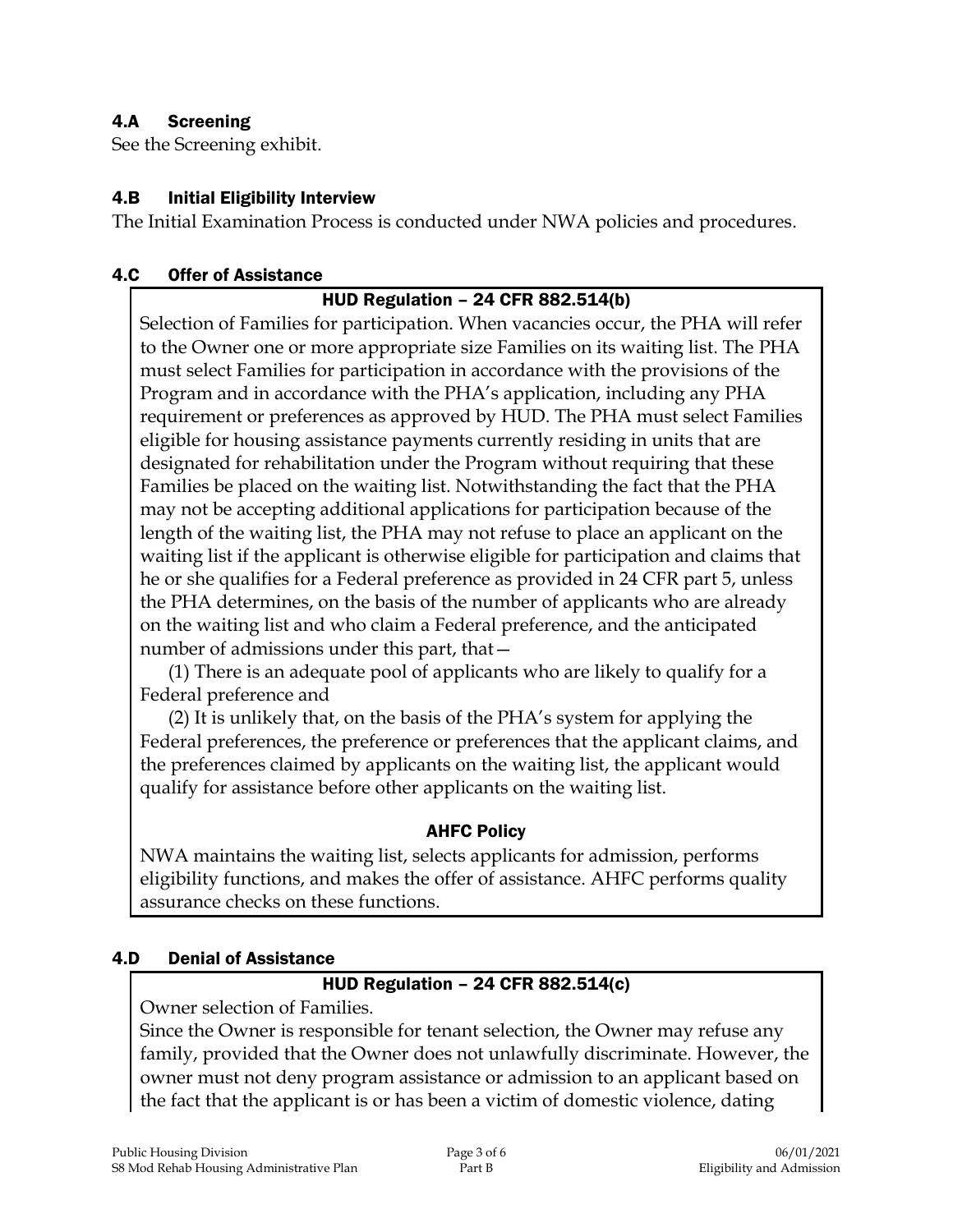violence, sexual assault, or stalking, if the applicant otherwise qualifies for assistance or admission. Should the Owner reject a Family, and should the Family believe that the Owner's rejection was the result of unlawful discrimination, the Family may request the assistance of the PHA in resolving the issue. If the issue cannot be resolved promptly, the Family may file a complaint with HUD, and the PHA may refer the Family to the next available Moderate Rehabilitation unit.

## HUD Regulation – 24 CFR 882.514(f)

Families determined by the PHA to be ineligible. If a Family is determined to be ineligible in accordance with the PHA's HUD-approved application, either at the application stage or after assistance has been provided on behalf of the Family, the PHA shall promptly notify the Family by letter of the determination and the reasons for it and the letter shall state that the Family has the right within a reasonable time (specified in the letter) to request an informal hearing. If, after conducting such an informal hearing, the PHA determines, based on a preponderance of the evidence, that the Family is ineligible, it shall notify the Family in writing. The procedures of this paragraph do not preclude the Family from exercising its other rights if it believes it is being discriminated against on the basis of race, color, religion, sex, age, handicap, familial status, or national origin. The informal review provisions for the denial of a Federal selection preference under §882.517 are contained in paragraph (k) of that section. The informal hearing requirements for denial and termination of assistance on the basis of ineligible immigration status are contained in 24 CFR part 5.

## HUD Regulation – 24 CFR 882.808(b)

(5) Individuals determined by the HA to be ineligible. Section 882.514(f) applies to this program. In addition, individuals are not precluded from exercising other rights if they believe they have been discriminated against on the basis of age.

## AHFC Policy

Under the agreement between AHFC and NWA, NWA is responsible for providing appropriate written notice to ineligible applicants and providing an informal hearing.

## 5. File Maintenance and Archiving

See Quality Assurance and File Maintenance for instructions on archiving applications and waiting list documentation.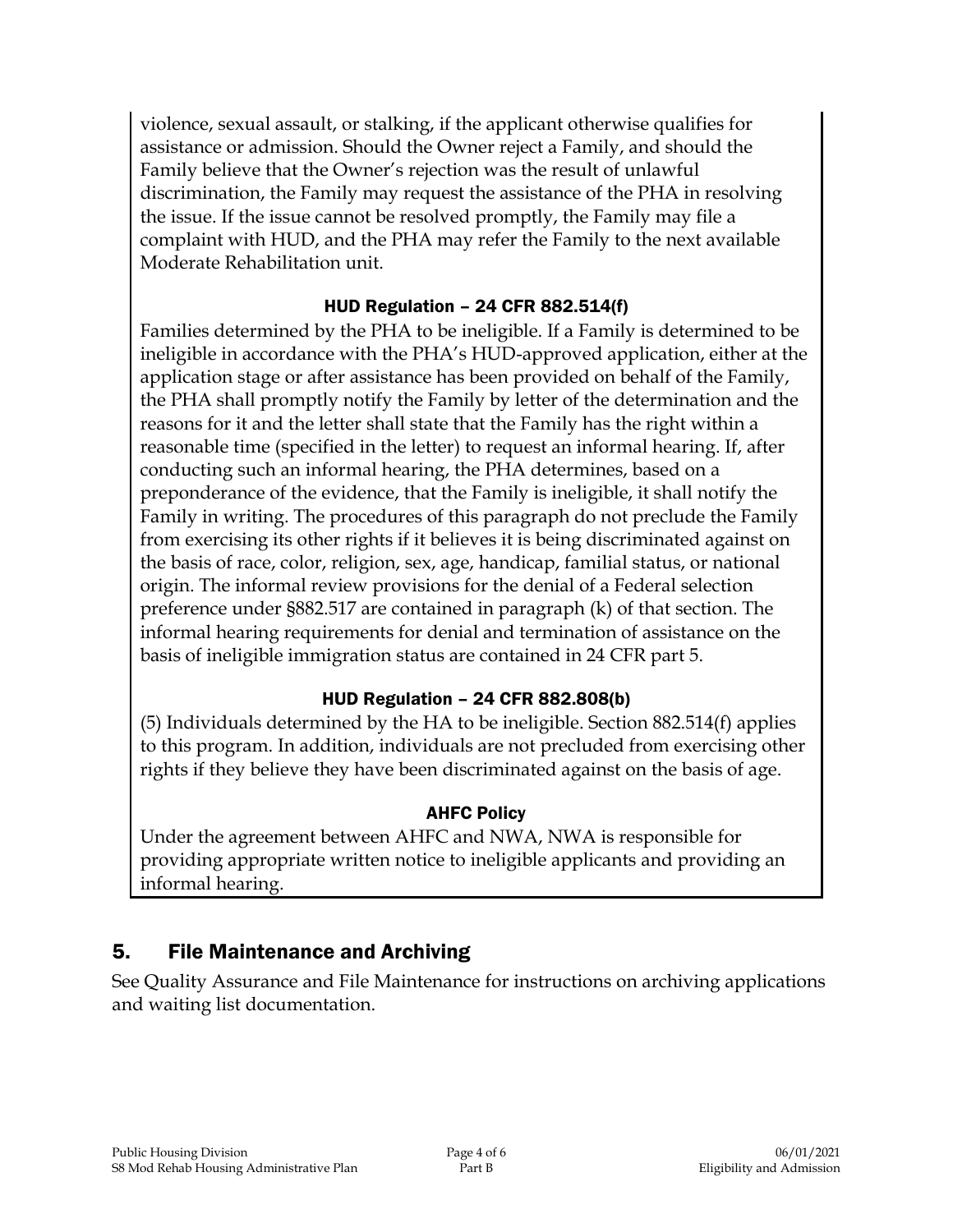## 6. Definitions

#### 6.A Elderly Participant

A participant who is a person who is at least 62 years of age.

#### 6.B Family

For the purposes of this document, family and participant will be used interchangeably.

- (1) A participant without children;
- (2) An elderly participant;
- (3) A near-elderly participant;
- (4) A disabled participant;
- (5) A displaced participant;
- (6) The remaining member of a tenant participant; and
- (7) A single person who is not an elderly or displaced person, or a person with disabilities, or the remaining member of a tenant participant.

## 6.C Full-Time Student

A person who is carrying a subject load that is considered full-time for day students under the standards and practices of the educational institution attended. An educational institution includes a vocational school with a diploma or certificate program, as well as an institution offering a college degree.

## 6.D Near Elderly participant

A participant whose head or sole member is a person who is at least 50 years of age but below the age of 62.

## 6.E Social Security Number (SSN)

The nine-digit number that is assigned to a person by the Social Security Administration that identifies the record of the person's earnings reported to the Social Security Administration

## 6.F Student Rule

No assistance shall be provided under section 8 of the 1937 Act to any individual who:

- (a) Is enrolled as a student at an institution of higher education, as defined under section 102 of the Higher Education Act of 1965 (20 U.S.C. 1002);
- (b) Is under 24 years of age;
- (c) Is not a veteran of the United States military;
- (d) Is unmarried;
- (e) Does not have a dependent child;